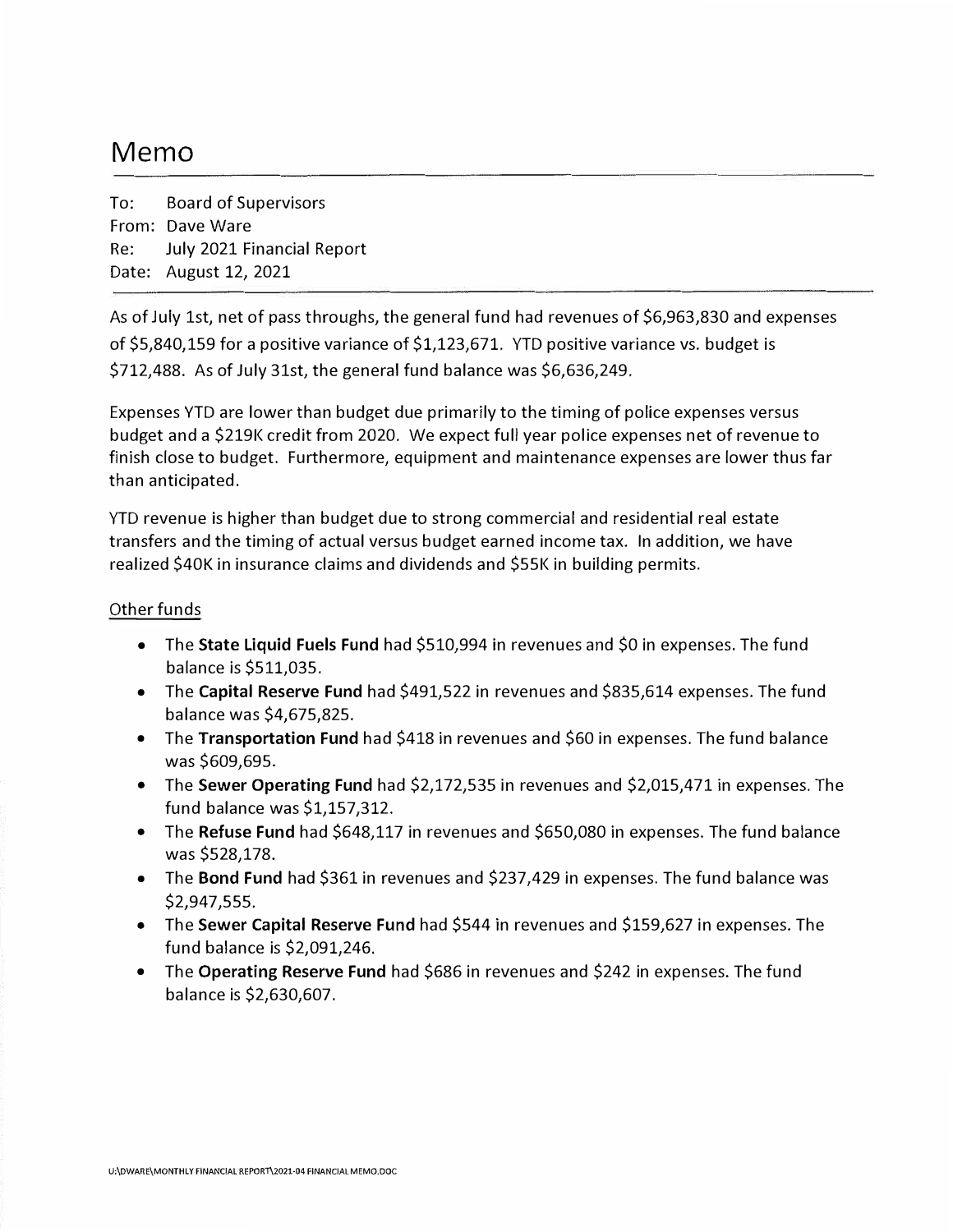#### SUMMARY OF FUNDS REPORT (AKA "JOE REPORT") ALL FUNDS JULY 2021 "NOTE: GENERAL FUND INCLUDES PASS-THROUGH ACCOUNTS

|                 |                                                   | <b>GENERAL</b>     | <b>LIQUID FUELS</b> | <b>CAP RESV</b>  | TRANSPORT.  | SEWER OP.   | <b>REFUSE</b> | <b>SEWER CAP</b> | <b>OPERATING</b> | <b>TOWNSHIP</b>          | <b>MUNICIPAL</b> | <b>BOND</b>  | <b>ARPA</b>     |
|-----------------|---------------------------------------------------|--------------------|---------------------|------------------|-------------|-------------|---------------|------------------|------------------|--------------------------|------------------|--------------|-----------------|
|                 |                                                   | FUND <sup>*</sup>  | <b>STATE FUND</b>   | <b>FUND</b>      | <b>FUND</b> | <b>FUND</b> | <b>FUND</b>   | <b>RESV FUND</b> | <b>RESERVE</b>   | <b>FUNDS</b>             | <b>AUTHORITY</b> | <b>FUND</b>  | <b>FUND</b>     |
|                 | 01/01/21 BEGINNING BALANCE                        | \$5,676,091        | \$41                | \$5,019,917      | \$609,337   | \$1,000,248 | \$530,140     | \$2,250,329      | \$2,630,163      | \$17,716,266             | \$6,372          | \$3,184,623  | \$0             |
| <b>RECEIPTS</b> |                                                   |                    |                     |                  |             |             |               |                  |                  |                          |                  |              |                 |
| 310             | <b>TAXES</b>                                      | \$5,982,992        | \$0                 | \$0              | \$0         | \$0         | \$0           | \$0              | \$0              | \$5,982,992              | \$0              | \$0          | \$0             |
| 320             | <b>LICENSES &amp; PERMITS</b>                     | \$228.419          | \$0                 | \$0              | \$0         | \$0         | \$0           | \$0              | \$0              | \$228,419                | \$0              | \$0          | \$0             |
| 330             | <b>FINES &amp; FORFEITS</b>                       | \$27,230           | \$0                 | \$0              | \$0         | \$0         | \$0           | \$0              | \$0              | \$27,230                 | \$0              | \$0          | \$0             |
| 340             | <b>INTERESTS &amp; RENTS</b>                      | \$59,449           | \$0                 | \$78,318         | \$418       | \$277       | \$119         | \$544            | \$686            | \$139,811                | \$2              | \$361        | \$0             |
| 350             | <b>INTERGOVERNMENTAL</b>                          | \$3,928            | \$510.994           | \$413,203        | \$0         | \$0         | \$0           | \$0              | \$0              | \$928,125                | \$0              | \$0          | \$949,821       |
| 360             | <b>CHARGES FOR SERVICES</b>                       | \$319,509          | \$0                 | \$0              | \$0         | \$2.172,259 | \$647,998     | \$0              | \$0              | \$3,139,766              | \$5,248          | \$0          | \$0             |
| 380             | MISCELLANEOUS REVENUES                            | \$1,043,236        | \$0                 | \$0              | \$0         | \$0         | \$0           | \$0              | \$0              | \$1,043,236              | \$564            | \$0          | \$0             |
| 390             | OTHER FINANCING SOURCES                           | \$286,146          | \$0                 | \$0              | \$0         | \$0         | \$0           | \$0              | \$0              | \$286,146                | \$220,597        | \$0          | \$0             |
|                 |                                                   |                    |                     |                  |             |             |               |                  |                  |                          |                  |              |                 |
|                 |                                                   | \$7,950,908        | \$510,994           | \$491,522        | \$418       | \$2,172,535 | \$648.117     | \$544            | \$686            | \$11,775,725             | \$226,411        | \$361        | \$949,821       |
|                 |                                                   |                    |                     |                  |             |             |               |                  |                  |                          |                  |              |                 |
|                 | <b>EXPENDITURES</b>                               |                    |                     |                  |             |             |               |                  | \$0              |                          |                  |              |                 |
| 400             | <b>GENERAL GOVERNMENT</b>                         | \$853,017          | \$0                 | \$21,586         | \$0         | \$0         | \$0           | \$0<br>\$0       |                  | \$874,603<br>\$4,078,433 | \$0<br>\$0       | \$0<br>\$0   | \$0             |
| 410             | PUBLIC SAFETY                                     | \$4,078,433        | \$0                 | \$0<br>\$0       | \$0         | \$0<br>\$0  | \$0<br>\$0    | \$0              | \$0<br>\$0       |                          | \$0              | \$2,583      | \$0             |
| 420             | <b>HEALTH &amp; WELFARE</b>                       | \$116,051          | \$0                 |                  | \$0<br>\$0  | \$1,363,704 | \$650,080     | \$0              | S <sub>0</sub>   | \$116,051                | \$221,477        | \$0          | \$0             |
| 426             | SANITATION & REFUSE                               | \$0                | \$0                 | \$0<br>\$217,662 | \$60        | \$0         | \$0           | \$0              | \$0              | \$2,013,784              |                  | \$0          | \$0             |
| 430             | <b>HIGHWAYS, ROADS &amp; STREETS</b>              | \$967,452          | \$0<br>\$0          | \$265,976        |             | \$0         | \$0           | \$0              | \$0              | \$1,185,173<br>\$529,392 | \$0<br>\$0       | \$234.846    | \$0<br>\$0      |
| 450             | CULTURE-RECREATION                                | \$263,416          | \$0                 | \$324,694        | \$0<br>\$0  | \$0         | \$0           | \$0              | \$0              | \$325,694                | \$0              | 50           | \$0             |
| 460             | CONSERVATION & DEVELOPMENT                        | \$999<br>\$123,366 | \$0                 |                  | \$0         | \$590,555   | \$0           | \$0              | \$0              | \$713,921                | \$0              | \$0          | \$0             |
| 470             | <b>DEBT SERVICE</b><br>MISCELLANEOUS EXPENDITURES |                    | \$0                 | \$0<br>\$0       | \$0         | \$0         | \$0           | \$0              | \$0              | \$596,569                | \$0              | \$0          | \$0             |
| 480             |                                                   | \$596,569<br>\$0   | \$0                 | \$5,696          | \$0         | \$61,212    | \$0           | \$159,627        | \$242            | \$226,776                | \$242            | \$0          | \$0             |
| 490             | OTHER FINANCING USES                              |                    |                     |                  |             |             |               |                  |                  |                          |                  |              |                 |
|                 |                                                   | \$6,999,302        | \$0                 | \$835,614        | \$60        | \$2,015,471 | \$650,080     | \$159,627        | \$242            | \$10,660,396             | \$221,719        | \$237,429    | $\overline{30}$ |
|                 |                                                   |                    |                     |                  |             |             |               |                  |                  |                          |                  |              |                 |
|                 | 2021 SURPLUS/(DEFICIT)*                           | \$951,606          | \$510.994           | $($ \$344,092)   | \$358       | \$157,064   | ( \$1, 963)   | (\$159,083)      | \$445            | \$1,115,329              | \$4,692          | ( \$237,068) | \$949,821       |
|                 | <b>CLEARING ACCOUNT ADJUSTMENTS</b>               | \$8,552            |                     |                  |             |             |               |                  |                  |                          |                  |              |                 |
|                 | 7/31/21 ENDING BALANCE                            | \$6,636,249        | \$511,035           | \$4,675,825      | \$609,695   | \$1,157,312 | \$528,178     | \$2,091,246      | \$2,630,607      | \$18,840,147             | \$11,065         | \$2,947,555  | \$949,821       |

8/13/2021

52

 $\mathcal{L}^{\mathcal{L}}$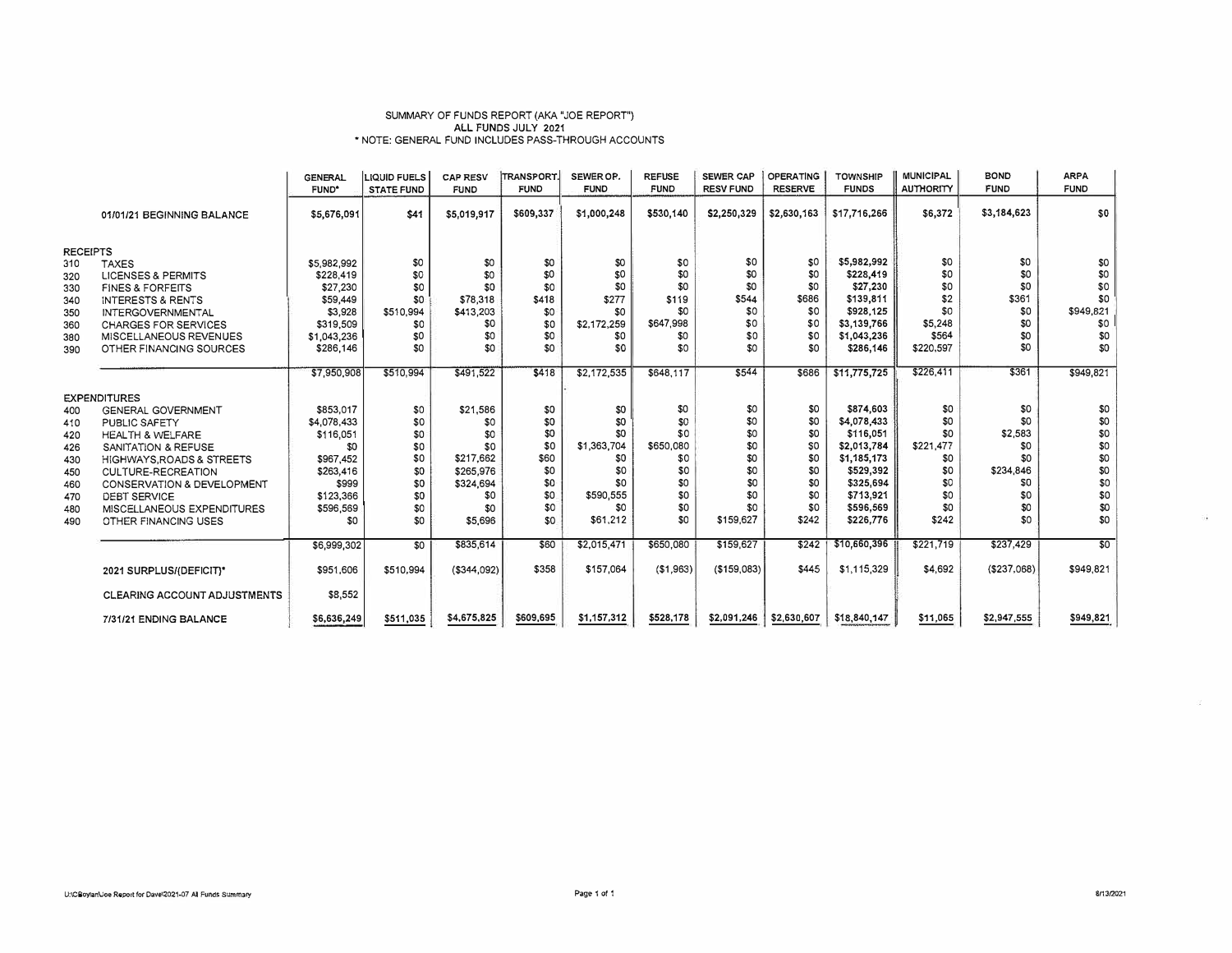### **EAST GOSHEN TOWNSHIP GENERAL FUND SUMMARY As of July 31, 2021**

|                                     | 2021                            | 2021           | 2021              | \$              | %               |
|-------------------------------------|---------------------------------|----------------|-------------------|-----------------|-----------------|
| <b>Account Title</b>                | <b>Annual Budget YTD Budget</b> |                | <b>YTD Actual</b> | <b>Variance</b> | <b>Variance</b> |
|                                     |                                 |                |                   |                 |                 |
| <b>EMERGENCY SERVICES EXPENSES</b>  | 4,653,865                       | 3,221,163      | 2,841,187         | (379, 976)      | $-11.8%$        |
| PUBLIC WORKS EXPENSES               | 2,271,502                       | 1,120,699      | 1,251,277         | 130,577         | 11.7%           |
| <b>ADMINISTRATION EXPENSES</b>      | 2,022,016                       | 1,075,012      | 1,045,199         | (29, 813)       | $-2.8%$         |
| <b>CODES EXPENSES</b>               | 510,621                         | 301,933        | 292,731           | (9,202)         | $-3.0%$         |
| PARK AND RECREATION EXPENSES        | 661,575                         | 391,596        | 310,733           | (80, 863)       | $-20.6%$        |
| TOTAL CORE FUNCTION EXPENSES        | 10,119,579                      | 6,110,402      | 5,741,126         | (369, 277)      | $-6.0%$         |
|                                     |                                 |                |                   |                 |                 |
| <b>EMERGENCY SERVICES REVENUES</b>  | 277,646                         | 263,633        | 34,068            | (229, 565)      | $-87.1%$        |
| <b>PUBLIC WORKS REVENUES</b>        | 975,185                         | 244,672        | 310,149           | 65,477          | 26.8%           |
| <b>ADMINISTRATION REVENUES</b>      | 331,050                         | 138,970        | 170,298           | 31,328          | 22.5%           |
| <b>CODES REVENUES</b>               | 275,671                         | 154,383        | 215,753           | 61,370          | 39.8%           |
| PARK AND RECREATION REVENUES        | 165,419                         | 100,623        | 97,357            | (3, 266)        | $-3.2%$         |
| <b>TOTAL CORE FUNCTION REVENUES</b> | 2,024,971                       | 902,281        | 827,625           | (74, 655)       | $-8.3%$         |
|                                     |                                 |                |                   |                 |                 |
| <b>NET EMERGENCY SERVICES</b>       | 4,376,219                       | 2,957,530      | 2,807,118         | (150, 412)      | $-5.1%$         |
| <b>NET PUBLIC WORKS</b>             | 1,296,317                       | 876,028        | 941,128           | 65,100          | 7.4%            |
| <b>NET ADMINISTRATION</b>           | 1,690,966                       | 936,042        | 874,902           | (61, 141)       | $-6.5%$         |
| <b>NET CODES</b>                    | 234,950                         | 147,550        | 76,977            | (70, 572)       | $-47.8%$        |
| <b>NET PARK AND RECREATION</b>      | 496,156                         | 290,973        | 213,376           | (77, 597)       | $-26.7%$        |
| <b>CORE FUNCTION NET SUBTOTAL</b>   | 8,094,608                       | 5,208,122      | 4,913,500         | (294, 622)      | $-5.7%$         |
|                                     |                                 |                |                   |                 |                 |
| <b>DEBT - PRINCIPAL</b>             | 362,998                         | $\overline{ }$ |                   | 0               | 0.0%            |
| <b>DEBT - INTEREST</b>              | 188,758                         | 98,713         | 99,033            | 320             | 0.3%            |
| <b>TOTAL DEBT</b>                   | 551,756                         | 98,713         | 99,033            | 320             | 0.3%            |
| <b>TOTAL CORE FUNCTION NET</b>      | 8,646,364                       | 5,306,835      | 5,012,534         | (294, 301)      | $-5.5%$         |
|                                     |                                 |                |                   |                 |                 |
| <b>NON-CORE FUNCTION REVENUE</b>    |                                 |                |                   |                 |                 |
| <b>EARNED INCOME TAX</b>            | 5,000,000                       | 2,905,728      | 3,199,601         | 293,873         | 10.1%           |
| REAL ESTATE PROPERTY TAX            | 2,045,609                       | 2,014,553      | 1,977,163         | (37, 390)       | $-1.9%$         |
| REAL ESTATE TRANSFER TAX            | 675,000                         | 401,116        | 556,072           | 154,956         | 38.6%           |
| CABLE TELEVIS.FRANCHISE             | 430,000                         | 215,601        | 210,313           | (5, 288)        | 0.0%            |
| <b>LOCAL SERVICES TAX</b>           | 315,000                         | 167,251        | 185,668           | 18,416          | 11.0%           |
| <b>OTHER INCOME</b>                 | 180,755                         | 13,769         | 7,388             | (6, 380)        | $-46.3%$        |
| TOTAL NON CORE FUNCTION REVENUE     | 8,646,364                       | 5,718,018      | 6,136,205         | 418,187         | 7.3%            |
|                                     |                                 |                |                   |                 |                 |
| <b>NET RESULT</b>                   | 0                               | 411,183        | 1,123,671         | 712,488         |                 |

 $\bar{\nu}$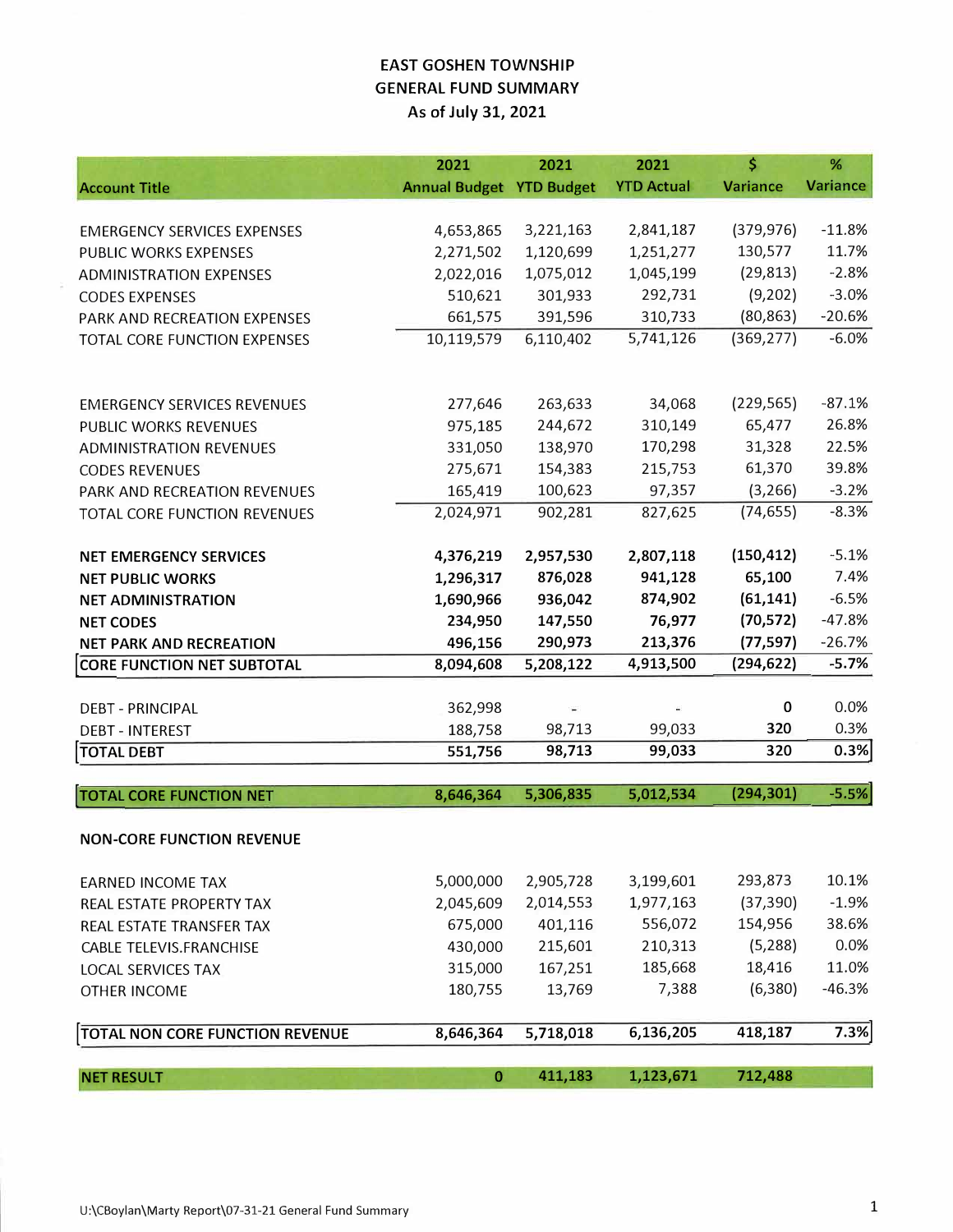### **EAST GOSHEN TOWNSHIP**  Variance Detail Report **As of July 31, 2021 GENERAL FUND**

|                                        |                   |                   | Favorable/    |                   |                   | Favorable/    |                                                   |
|----------------------------------------|-------------------|-------------------|---------------|-------------------|-------------------|---------------|---------------------------------------------------|
|                                        | <b>MTD Budget</b> | <b>MTD Actual</b> | (Unfavorable) | <b>YTD Budget</b> | <b>YTD Actual</b> | (Unfavorable) | <b>Comments on YTD Variance</b>                   |
| <b>REVENUES</b>                        |                   |                   |               |                   |                   |               |                                                   |
|                                        |                   |                   |               |                   |                   |               |                                                   |
| LOCAL ENABLING TAXES                   |                   |                   |               |                   |                   |               |                                                   |
| R.E.PROPERTY TAX (Net)                 | 11,169            | 7,099             | (4,071)       | 2,013,122         | 1,973,683         | (39, 439)     |                                                   |
| REAL ESTATE TRANSFER TAX               | 54,583            | 70,112            | 15,528        | 401,116           | 556,072           | 154,956       | \$106K from Commercial property                   |
| <b>EARNED INCOME TAXES</b>             | 148,219           | 219,059           | 70,840        | 2,905,728         | 3,199,601         | 293,873       | Timing of Actual vs. Budget                       |
| <b>LOCAL SERVICES TAX REVENUE</b>      | 10,921            | 7,900             | (3,021)       | 167,251           | 185,668           | 18,416        |                                                   |
| SUBTOTAL TAXES                         | 224,892           | 304,170           | 79,278        | 5,487,217         | 5,915,024         | 427,806       |                                                   |
| SUBTOTAL BUSINESS LICENSE & PERMITS    | 4,159             |                   | (4, 159)      | 219,760           | 214,659           | (5, 101)      |                                                   |
| <b>SUBTOTAL FINES</b>                  | 2,547             | 4,625             | 2,079         | 253,669           | 27,230            | (226, 439)    | \$219K Police Credit; \$7K DC Fines               |
| SUBTOTAL INTEREST EARNINGS             | 1,254             | 232               | (1,021)       | 7,123             | 1,692             | (5, 431)      |                                                   |
| <b>SUBTOTAL RENT</b>                   | 7,549             | 8,514             | 965           | 58,780            | 57,757            | (1,023)       | <b>Missing May Police Rent</b>                    |
| SUBTOTAL SHARED REV & ENTITLEMENT      | ×.                |                   |               | 46                | 3,928             | 3,881         | Household Waste Rebates                           |
| SUBTOTAL GENERAL GOVERNMENT            | 497               | 457               | (40)          | 24,690            | 17,250            | (7, 440)      | Lower actual Engineering Recharges                |
| SUBTOTAL PUBLIC SAFETY                 | 27,772            | 21,888            | (5,885)       | 170,815           | 218,662           | 47,848        | \$55K from Building Permits                       |
| SUBTOTAL CULTURE & RECREATION          | 14,320            | 9,350             | (4,970)       | 100,623           | 97,357            | (3, 266)      |                                                   |
| SUBTOTAL MISCELLANEOUS REVENUE         | 26,111            | 24,676            | (1, 435)      | 83,780            | 129,038           | 45,258        | \$40K Insurance Claims & Dividends                |
|                                        |                   |                   |               |                   |                   |               |                                                   |
| <b>INTERFUND OPERATING TRANSFERS</b>   |                   |                   |               |                   |                   |               |                                                   |
| TRANSFER FROM LIQUID FUELS             |                   |                   | ÷             | 163,129           | 232,218           | 69,089        |                                                   |
| TRANSF. FROM SEWER OPER.               |                   |                   | Ξ             | 35,666            | 34,073            | (1, 593)      |                                                   |
| <b>TRANSFER FROM REFUSE</b>            |                   |                   |               |                   | 14,943            | (57)          |                                                   |
| TRANSF. FROM MUNIC. AUTH.              |                   |                   | ÷             | 15,000            |                   |               |                                                   |
| <b>SUBTOTAL TRANSFERS</b>              |                   | ä,                | ÷             | 213,795           | 281,234           | 67,439        |                                                   |
| <b>TOTAL REVENUES</b>                  | 309,101           | 373,912           | 64,811        | 6,620,298         | 6,963,830         | 343,532       |                                                   |
|                                        |                   |                   |               |                   |                   |               |                                                   |
| <b>EXPENSES</b>                        |                   |                   |               |                   |                   |               |                                                   |
|                                        |                   |                   |               |                   |                   |               | Retirement Payout partially offset by lower legal |
| SUBTOTAL GENERAL GOVERNMENT            | 81,890            | 65,537            | 16,353        | 572,932           | 593,902           | (20, 970)     | services                                          |
| SUBTOTAL TAX COLLECTION                | 3,049             | 5,723             | (2,674)       | 55,208            | 66,340            | (11, 132)     | Higher EIT Commission from higher revenue         |
| SUBTOTAL GOVERNMENT BLDG & PLANT       | 28,473            | 16,384            | 12,090        | 137,856           | 124,807           | 13,048        | Lower Twp bldg maintenance/repairs                |
|                                        |                   |                   |               |                   |                   |               | Lower Police Expense based on monthly budget;     |
| SUBTOTAL PUBLIC SAFETY                 | 312,856           | 709,551           | (396, 695)    | 3,221,163         | 2,841,187         | 379,976       | \$219K was expense reduction                      |
| SUBTOTAL PLANNING & ZONING             | 27,436            | 30,434            | (2,998)       | 236,446           | 231,273           | 5,172         |                                                   |
| SUBTOTAL RECYCLING                     | 1,020             | 3,500             | (2,480)       | 1,798             | 3,500             | (1,702)       | Timing of E-Recycling                             |
| SUBTOTAL SANITATION                    | 27,090            | 31,870            | (4, 780)      | 172,415           | 218,259           | (45, 844)     | Numerous Sewer needs                              |
| SUBTOTAL HIGHWAY - SNOW & ICE REMOVAL  | 9,656             |                   | 9,656         | 134,044           | 168,208           | (34, 165)     | Worse winter than anticipated                     |
| SUBTOTAL HIGHWAY - SIGNS/MAIN/REPAIR   | 97,568            | 142,475           | (44, 907)     | 644,516           | 693,535           | (49, 019)     | Lights, blacktop, tree removal                    |
| SUBTOTAL PARTICIPANT RECREATION        | 52,551            | 34,334            | 18,217        | 145,724           | 115,907           | 29,817        | Timing of Community Day expenses                  |
| <b>SUBTOTAL PARKS</b>                  | 28,161            | 24,094            | 4,066         | 200,265           | 147,509           | 52,757        | Lower Equip Main; timing of Marydell planting     |
| SUBTOTAL CONSERVATION & DEVELOPMENT    | 397               | $\blacksquare$    | 397           | 3,815             | 257               | 3,558         |                                                   |
| SUBTOTAL HISTORICAL                    | 50                | 350               | (300)         | 816               | 742               | 74            |                                                   |
| SUBTOTAL DEBT SERVICE                  | 3,990             | 4,012             | (22)          | 122,925           | 123,366           | (441)         |                                                   |
| SUBTOTAL INSURANCE PREMIUMS            | 31,964            | 31,019            | 945           | 370,771           | 384,176           | (13, 404)     |                                                   |
| SUBTOTAL EMPLOYEE BENEFITS             | 17,252            | 18,427            | (1, 175)      | 188,422           | 127,191           | 61,231        | Pension DC timing                                 |
| SUBTOTAL CAPITAL REPLACEMENT TRANSFERS | Ğ.                |                   |               |                   |                   |               |                                                   |
| <b>TOTAL EXPENSES</b>                  | 723,405           | 1,117,710         | (394, 306)    | 6,209,115         | 5,840,159         | 368,956       |                                                   |
|                                        |                   |                   |               |                   |                   |               |                                                   |
| <b>RESULTS FROM OPERATIONS</b>         | (414, 304)        | (743, 799)        | (329, 495)    | 411,183           | 1,123,671         | 712,488       |                                                   |